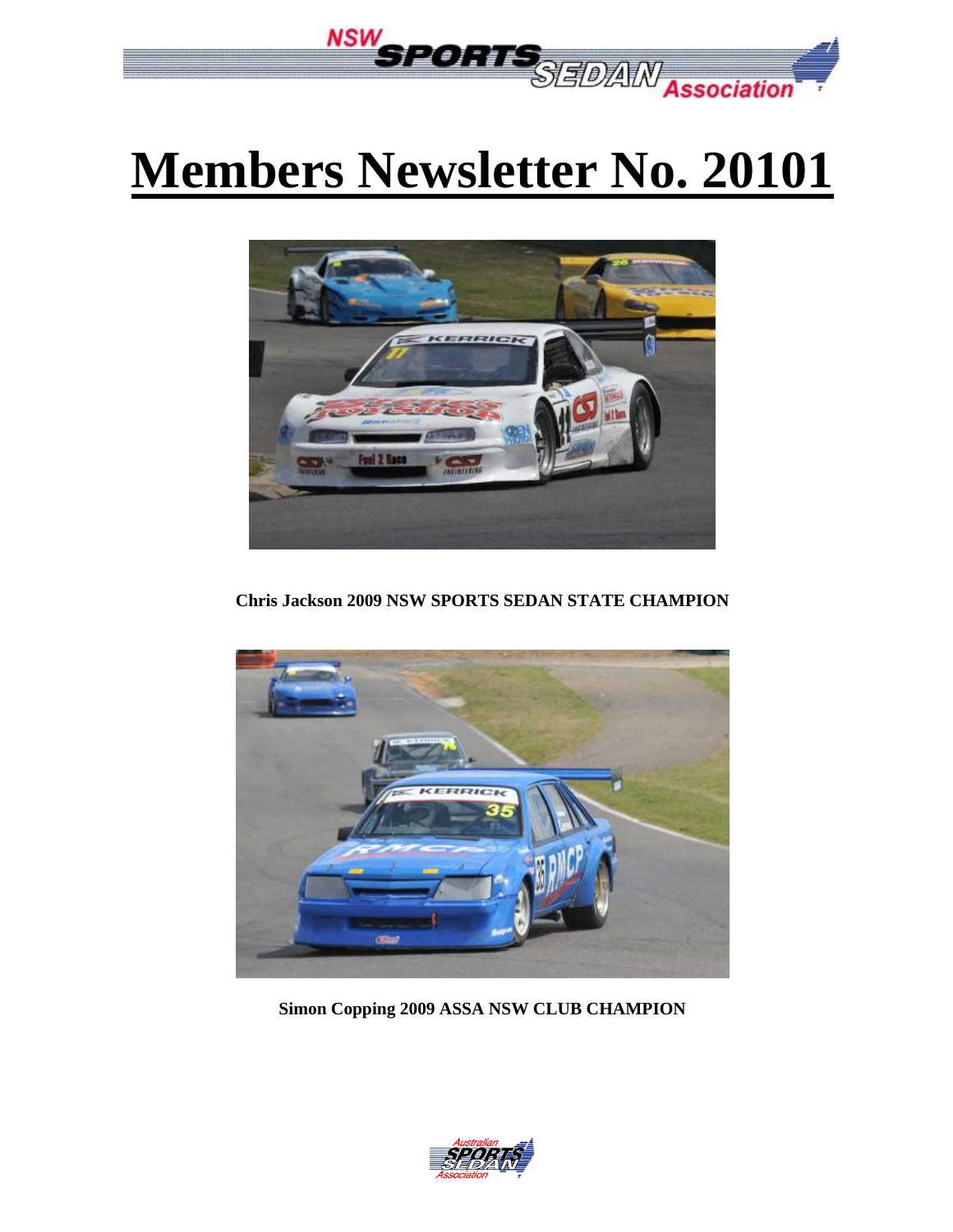## **In This Newsletter**

| <b>Your Committee</b>                    | Page 2  |
|------------------------------------------|---------|
| President's Report                       | Page 3  |
| Vice President's Report                  | Page 4  |
| Race Dates for 2010                      | Page 5  |
| ASSA Membership 2010                     | Page 5  |
| Club Meetings for 2010                   | Page 5  |
| Meeting Agendas and Minutes              | Page 6  |
| New ASSA Website                         | Page 6  |
| Newsletter Format                        | Page 6  |
| <b>Member Submissions for Newsletter</b> | Page 6  |
| Classes for 2010                         | Page 7  |
| New Championship Point Score             | Page 7  |
| Have Your Entry Fees Paid For            | Page 9  |
| Round Sponsorship                        | Page 9  |
| Oran Park DVD                            | Page 9  |
| <b>Safety Equipment Notice</b>           | Page 10 |
| <b>Wyong Automotive Racing Precinct</b>  | Page 10 |
| The Final Word                           | Page 11 |
|                                          |         |

## **Your Committee**

2010 Sees a new committee for ASSA NSW, with some new members and a couple of position changes. The new committee has already held two meetings, with a number of decisions made about the future of the ASSA and Sports Sedans as a category in NSW.

A strategic direction has been set for the club, with emphasis placed on increasing membership involvement and grid numbers for 2010 and beyond. Further details about the future of Sports Sedans and the State Championship are included in this newsletter.

The ASSA NSW committee for 2010 is:

| President            | Andrew McKellar         | 0430 717 622 | toymax x @ bigpond.com        |
|----------------------|-------------------------|--------------|-------------------------------|
| Vice President       | Sean Sullivan           | 0419 851 085 | seansull@au1.ibm.com          |
| Secretary            | Chris Jackson           | 0409 209 480 | jacksonc@internode.on.net     |
| Treasurer            | Herbert Gattermeier     | 9879 7557    | hergat@bigpond.com            |
| <b>MRAP</b> Delegate | Chris Jackson           | 0409 209 480 | jacksonc@internode.on.net     |
| Committee            | Jeff Brown              | 0418 640 495 | brownit@tpg.com.au            |
| Committee            | <b>Anthony MacReady</b> | 0421 010 380 | anthony@agmengineering.com.au |
| Committee            | <b>Garry Stevens</b>    | 0419 260 465 | gssecure@bigpond.net.au       |

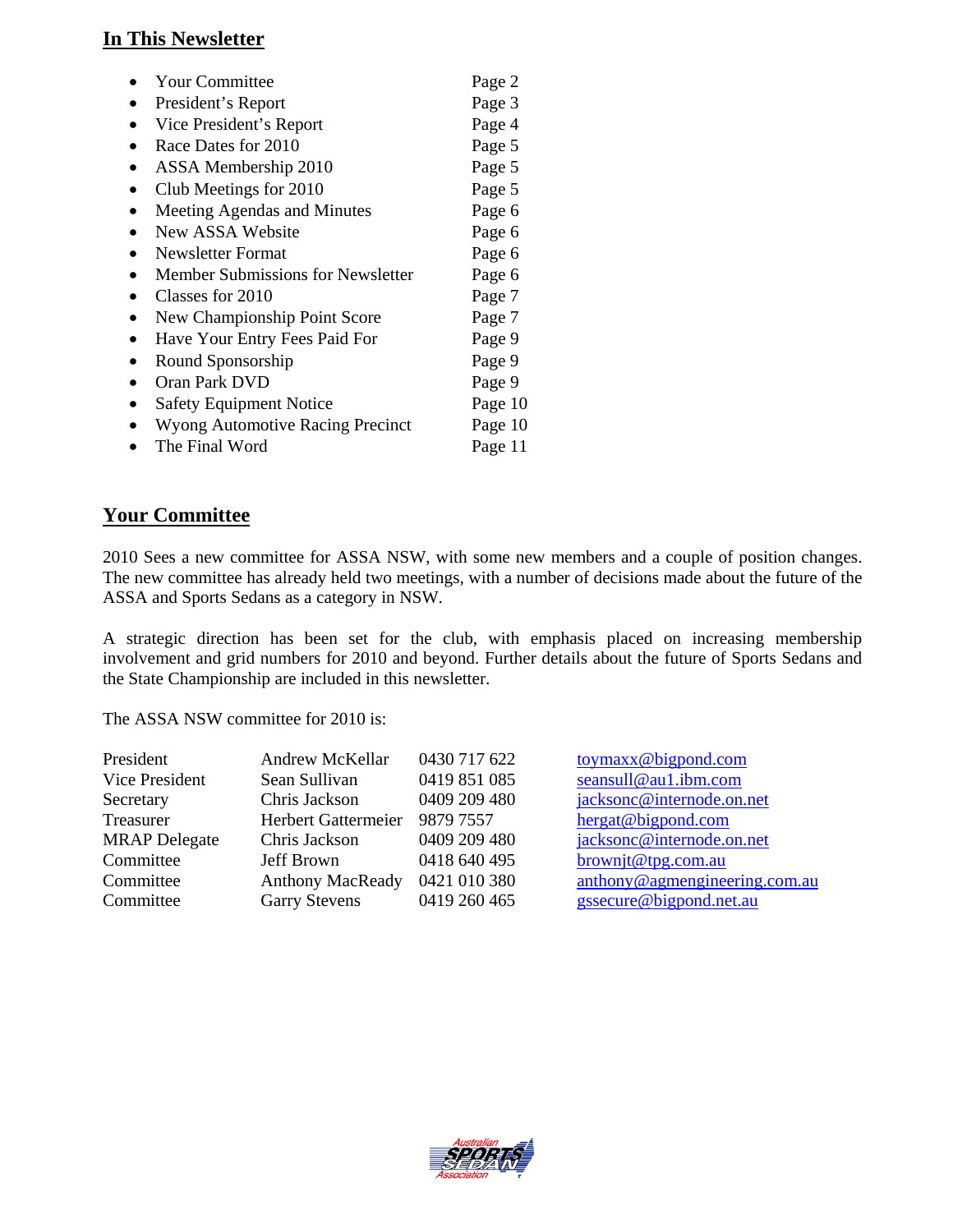# **President's Report**

Greetings to all new and returning Members of the ASSA NSW, and welcome to the first newsletter for 2010.

As you will read, and should already be well aware of, there are substantial changes in 2010 for the ASSA and for Sports Sedans as a category. These changes are being instigated by your new committee to ensure the survival of our category and our championship in NSW.

The simple fact is that the NSW Sports Sedan Championship is very much under threat, with CAMS having placed us on notice at the end of last year that unless we meet the minimum grid numbers for *every round* in 2010, a championship will not be awarded, and will automatically cease to exist for future years. That means a minimum of ten (10) starters at all five rounds in 2010.

As mentioned earlier in this newsletter, your committee have already met on two occasions to discuss this major issue affecting our category, and by now you should have already received a letter from the committee highlighting the issue and asking you to plan your commitment to Sports Sedans in 2010.

A strategic direction has been planned for the ASSA, with key objectives agreed as:

- Increasing membership
- Increasing event participation
- More effective communication with members (utilising electronic methods)
- Funding and sponsorship

It is of course one thing to have objectives, and another to actually act upon them. As you will read throughout this newsletter, several changes have been made or are in the process of being actioned that are aimed at meeting these objectives, with the overall goal of protecting, promoting and enhancing Sports Sedans as a category.

So, what a great bunch of blokes those committee members are, looking after everyone like that, right? Wrong. For Sports Sedans to survive, and for us to retain a championship in NSW, we need greater member participation *across the board*. Every single member needs to get more involved with our sport. The committee can act on behalf of the membership, and can guide us through this issue but at the end of the day, it is up to the entire membership to get more involved.

You'll find plenty of information in this newsletter about how you can get more involved. You may not necessarily be able to race at every round (hell, my car is not likely to be built by season's end at the rate it is currently going), but why not get involved in other ways? Turn up at meetings; make suggestions to the committee; head over to Jeff's place on a Sunday night and help him with the point scoring; go to races and help out your fellow members and competitors; get out there and do some footwork promoting our category.

There's plenty you can do. So how about it?

I would like to thank all the members of the committee for their obvious dedication, commitment and professional attitudes displayed since the committee was formed. As you can read in the Meeting Minutes sent out with this newsletter, each member of the committee is there to contribute all they can for the betterment of our sport. And there is a lot more they do behind the scenes, for which they should be congratulated.

Finally I wish everyone a successful and competitive racing season for 2010. Play nice.

Cheers,

Andrew McKellar President ASSA NSW



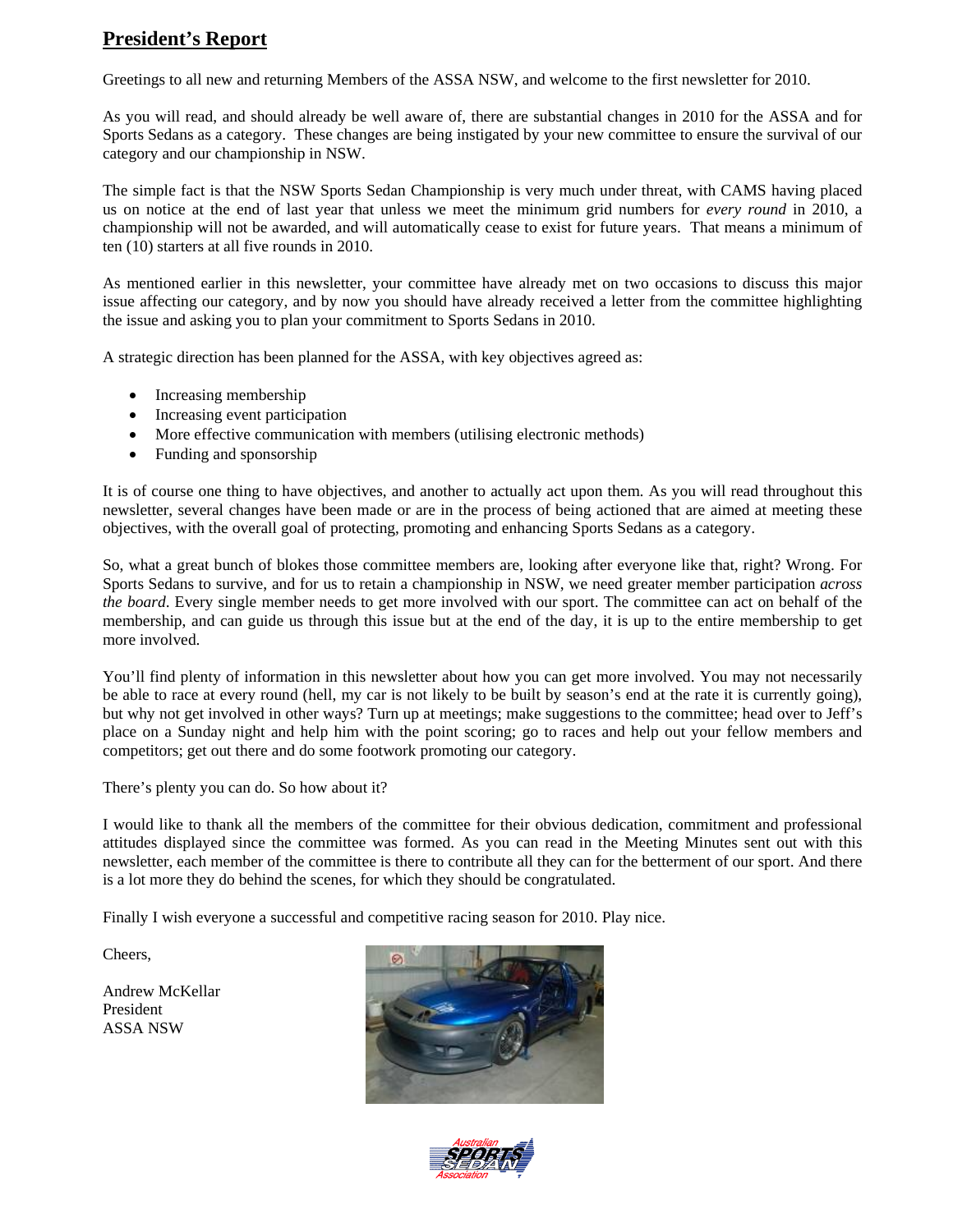## **Vice President's Report**

#### **WHAT'S IN IT FOR ME ?**

Dear Members, Happy New Year !

Firstly, I'd like to thank you for your support, for my appointment as Vice-President for 2010. I'm delighted with my role on the committee and I'm passionate about the future of the Australian Sports Sedan Association of NSW.

You will all be aware of our strategic objectives for our club, as Andrew has outlined in the Presidents report and recent committee minutes; Club survival through race participation and increased membership being the primary concerns. We really can't stress this enough. If there is to be a future State Championship for Sports Sedans in NSW, then we must meet the minimum participation numbers (10) for each event in 2010.

Having stated the obvious...

There is more to be being a member of a club than might be apparent. Being a card carrying member is always nice, it provides a sense of belonging, an opportunity to socialise with like minded soles, recognition of achievements from our peers, BBQ's, music, a few beers and of course the beloved tarmac dancing.

Membership means different things to different people. As you read this message, I'd like you to consider; *"What do I want from my Club"?* Chances are its all of the above and more. Reality is none of these things happen without member's participation & contribution.

In 2010, the committee will seek your feedback on this question (above) with intent to shape our club events & programs around your key areas of interest. Examples of this may include the club/state point score, special invite (race) events, non-race events, social events and meetings. We will take a very serious approach to these changes and invest in selected areas (in response to your feedback) in an effort to make our club more attractive to new members and more rewarding for our existing members.

As stated in my opening, I'm passionate about the future of our club and I believe each of us needs to embrace our strategic objectives in 2010. When talking with your friends & colleagues, I'd encourage you to engage them with a sense of pride in our club, talk passionately about our events & benefits and consider every person a potential new member. Remember, each of us are ambassadors for our sport & our club. When at the track, please continue to reach out to spectators and viewers with a warm welcome and encourage them to get involved.

Remember, members don't have to own/drive a Sports Sedan to join (although that would be helpful). New members may simply be passionate about our Sport and enjoy the opportunity to socialise with like-minded soles.

Throughout the year, in our Newsletter, I'd like to share my thoughts on similar topics affecting our club, our sport and our category. With your help, I'm confident we can grow our club membership, improve our race participation and host more rewarding social events & meetings for the benefit of all.

Looking forward to a fabulous racing season.

Yours Sincerely,

Sean Sullivan Vice-President, ASSA NSW



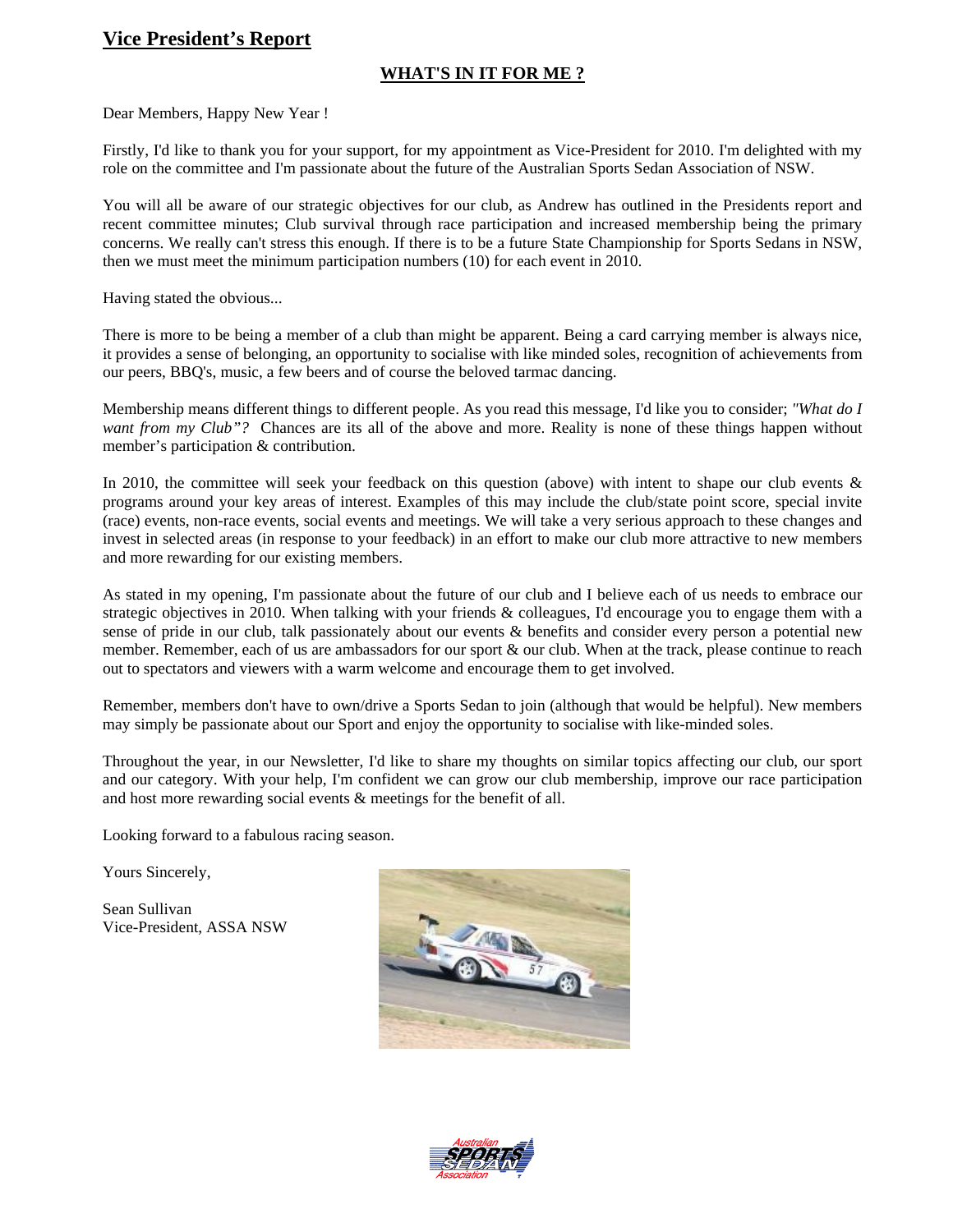## **Race Dates for 2010**

The following dates are for the State Championship rounds for 2010. Other event dates will be included on the website and future newsletters once they have been confirmed.

Round 1 Eastern Creek 13/14<sup>th</sup> March Round 2 Wakefield Park  $10/11^{\text{th}}$  April Round 3 Eastern Creek 19/20<sup>th</sup> June Round 4 Wakefield Park 28/29<sup>th</sup> August Round 5 Eastern Creek 23/24<sup>th</sup> October

## **ASSA Membership for 2010**

Membership fees for 2010 been reduced significantly to \$70. New membership forms are included with the mail-out for this newsletter. Membership fees can also be paid via direct deposit into the ASSA account. If you would like to utilise this method of payment please contact Chris Jackson who will provide the banking details for you.



## **Club Meetings for 2010**

An open invitation is extended to all ASSA members to attend committee meetings, which are held on the first Tuesday of each month, from 7pm.

In addition, all members are invited to attend general meetings to be held in March, May and August. These meetings will include guest speakers and lots of information for the benefit of all members.

The presentation night and Annual General Meeting are scheduled for November. A separate notice with all meeting dates and State and National rounds is included with this newsletter.

The venue for all committee and general meetings has changed for 2010. Commencing with the February meeting, the venue will now be:

The Gondola Room, Marconi Club Marconi Plaza (off Prairievale Rd), Bossley Park NSW 2176 (Off Cowpasture Rd)

Why not shout the family dinner and drinks while you come along and support your club?

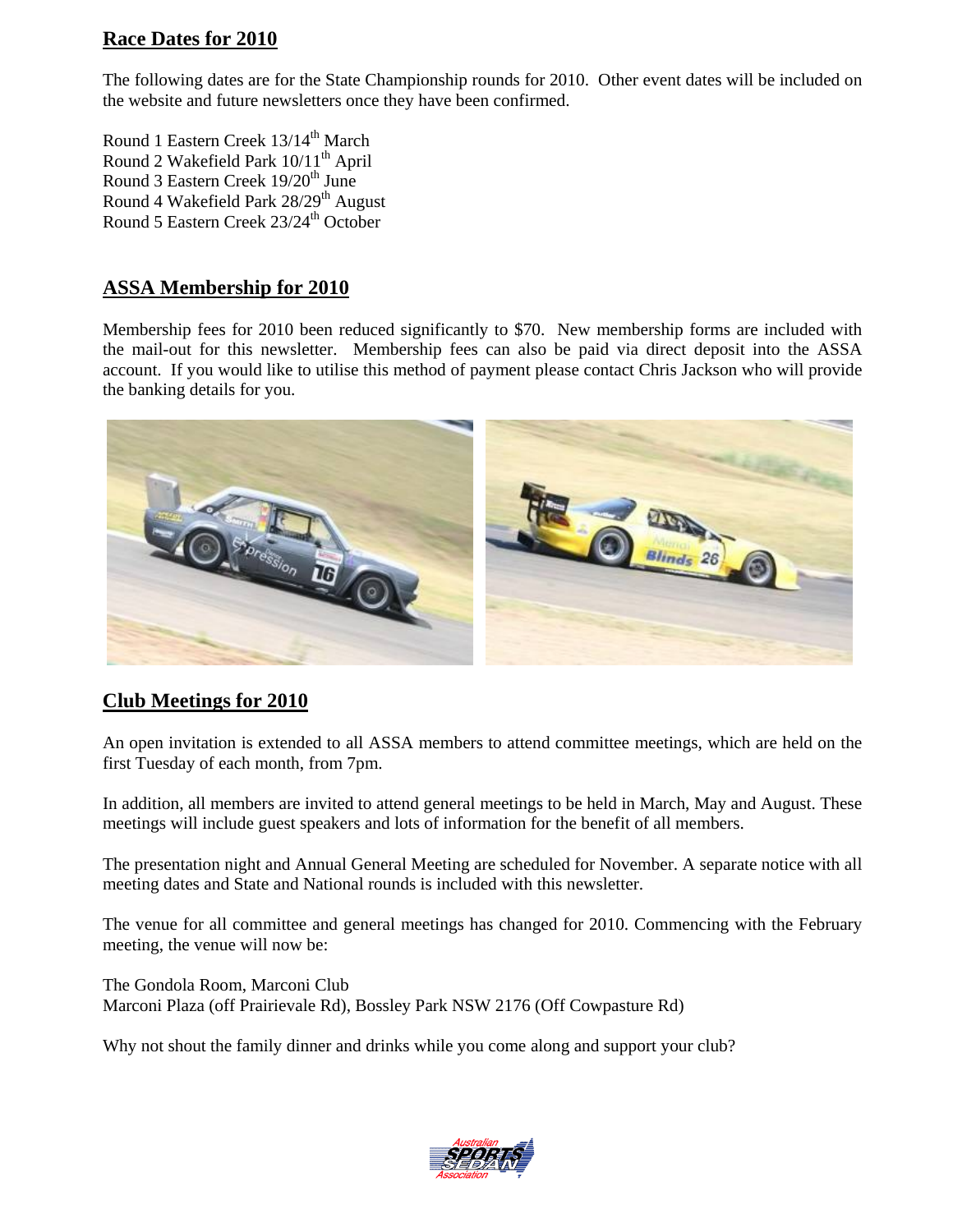## **Meeting Agendas and Minutes**

The committee meeting minutes from the December and January meetings are included with this newsletter. All meeting minutes will be sent out as soon as possible after both committee and general meetings.

Meeting agendas will also be sent out, usually about a week prior to a scheduled meeting. If you would like anything included in the agenda for either a committee meeting or a general meeting please submit it to Andrew McKellar at least a week prior to the meeting if possible.

#### **New Website**

The new ASSA website has been constructed, and is in the process of being uploaded to a new hosting site. The domain name has been re-registered, so the new website will have the same web address as the old one.

Our thanks go to Martin Koen who has spent a good deal of time designing the new website, and will continue to provide technical support and updates for the site in the future.



#### **Newsletter Format**

If all goes according to plan, this should be the last newsletter you will receive in the current format. All the information you need will still of course be included, but a new format is required for the newsletter to align it with the new ASSA NSW website.

#### **Member Submissions**

Was that one race just more spectacular for you? Did you get your best result ever? Did you go through three engines and a gearbox in one weekend? Why not tell everyone about it?

Member contributions for articles in the newsletter are most welcome. Our enormous editing staff (well, there's two of us) can help you out, so you'll always have an article that is in the newsletter format. Even bad spellers (like your esteemed President) can be made to look good here.

So why not have a go? Tell us your story. Get involved.

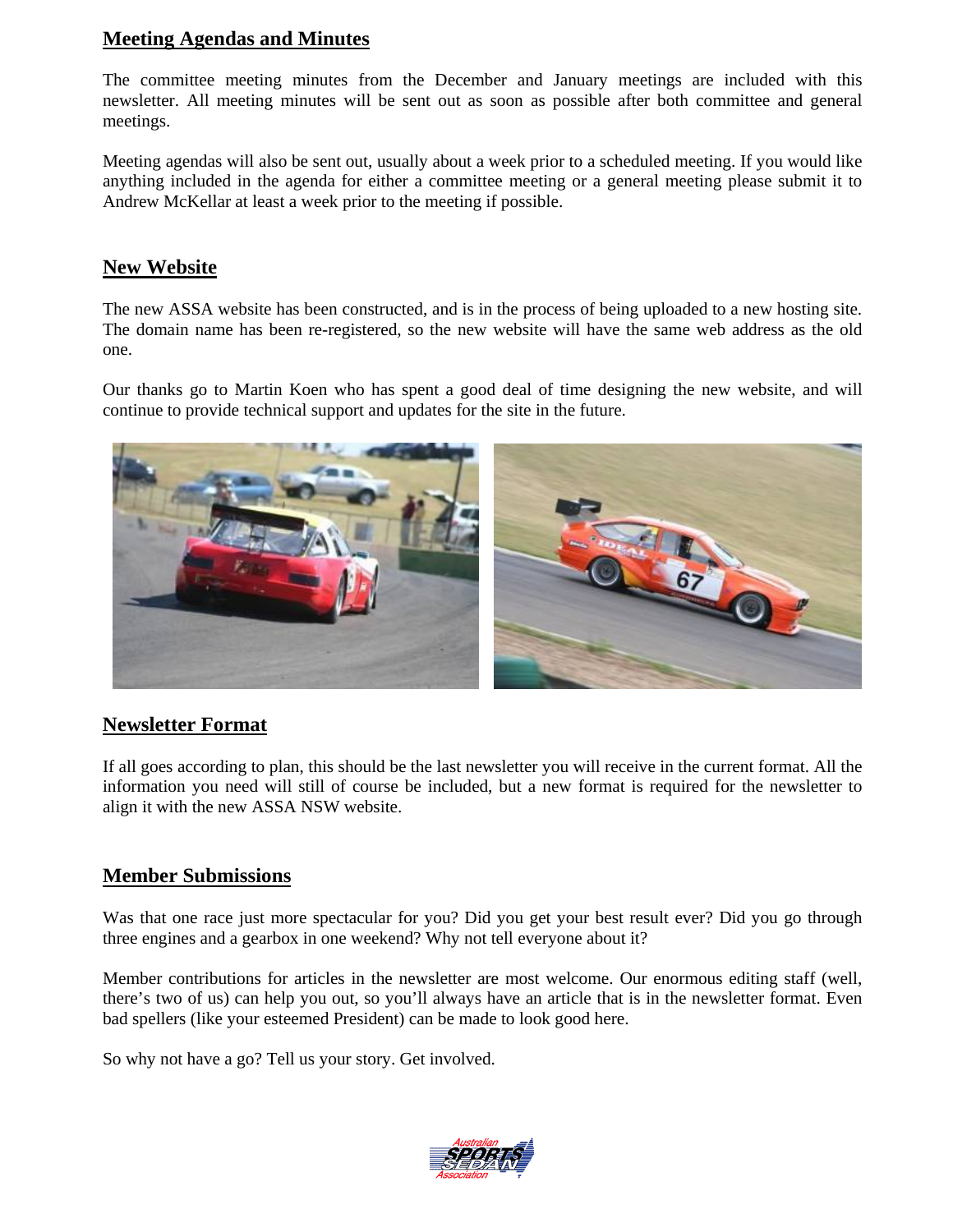## **Classes for 2010**

There may be some changes to the class structure for this year. Any changes will depend on the response from members regarding participation, and those changes will be announced prior to the opening round of the championship. If you have an opinion about the class structure in NSW, contact a committee member – we welcome everyone's input.

#### **New Point Score**

2010 also sees changes to the point scoring system for the championship. The new system is designed to compress the point scores, giving more drivers the chance to compete for the championship. In addition, points will now also be allocated for Qualifying. So if you qualify for Race 1, then have an issue with your car, you will at least have something from the weekend.

The new system thus far only affects the State Championship. Changes to the Club Championship will be determined by the class structure for 2010, as mentioned above.

Here's how the old and new point scores compare:

|                  | PREVIOUS POINT SCORE |                  | <b>NEW POINT SCORE</b> |  |
|------------------|----------------------|------------------|------------------------|--|
| <b>PLACE</b>     | <b>POINTS</b>        | <b>PLACE</b>     | <b>POIN</b>            |  |
| 1 <sup>st</sup>  | 20                   | 1 <sup>st</sup>  | 20                     |  |
| 2 <sup>nd</sup>  | 15                   | $2^{nd}$         | 18                     |  |
| 3 <sup>rd</sup>  | 12                   | 3 <sup>rd</sup>  | 16                     |  |
| $4^{\text{th}}$  | 10                   | 4 <sup>th</sup>  | 15                     |  |
| 5 <sup>th</sup>  | 8                    | 5 <sup>th</sup>  | 14                     |  |
| $6^{\text{th}}$  | $\mathcal{I}$        | $6^{\text{th}}$  | 13                     |  |
| $\neg$ th        | 6                    | 7 <sup>th</sup>  | 12                     |  |
| 8 <sup>th</sup>  | 5                    | 8 <sup>th</sup>  | 11                     |  |
| q <sup>th</sup>  | 4                    | 9 <sup>th</sup>  | 10                     |  |
| 10 <sup>th</sup> | 3                    | 10 <sup>th</sup> | 9                      |  |
| 1 1 th           | $\overline{2}$       | $11^{th}$        | 8                      |  |
| $12^{th}$        |                      | $12^{th}$        | $\tau$                 |  |

|                  | PREVIOUS POINT SCORE |                  | <b>NEW POINT SCORE</b> |
|------------------|----------------------|------------------|------------------------|
| <b>PLACE</b>     | <b>POINTS</b>        | <b>PLACE</b>     | <b>POINTS</b>          |
| 1 <sup>st</sup>  | 20                   | 1 <sup>st</sup>  | 20                     |
| 2 <sup>nd</sup>  | 15                   | 2 <sup>nd</sup>  | 18                     |
| 3 <sup>rd</sup>  | 12                   | $3^{\text{rd}}$  | 16                     |
| $4^{\text{th}}$  | $10\,$               | 4 <sup>th</sup>  | 15                     |
| $5^{\text{th}}$  | 8                    | $5^{\text{th}}$  | 14                     |
| $6^{\text{th}}$  | $\overline{7}$       | $6^{\text{th}}$  | 13                     |
| 7 <sup>th</sup>  | 6                    | 7 <sup>th</sup>  | 12                     |
| 8 <sup>th</sup>  | 5                    | 8 <sup>th</sup>  | 11                     |
| 9 <sup>th</sup>  | $\overline{4}$       | 9 <sup>th</sup>  | 10                     |
| $10^{\text{th}}$ | 3                    | 10 <sup>th</sup> | 9                      |
| $11^{th}$        | 2                    | $11^{th}$        | $\,8\,$                |
| $12^{th}$        | 1                    | $12^{th}$        | 7                      |
|                  |                      | $13^{\text{th}}$ | 6                      |
|                  |                      | 14 <sup>th</sup> | 5                      |
|                  |                      | $15^{\text{th}}$ | 4                      |
|                  |                      | 16 <sup>th</sup> | 3                      |
|                  |                      | 17 <sup>th</sup> | $\overline{2}$         |
|                  |                      | 18 <sup>th</sup> |                        |

So how will these changes affect the State Championship? Here is last year's championship point score, followed by how it would have looked under the new system:

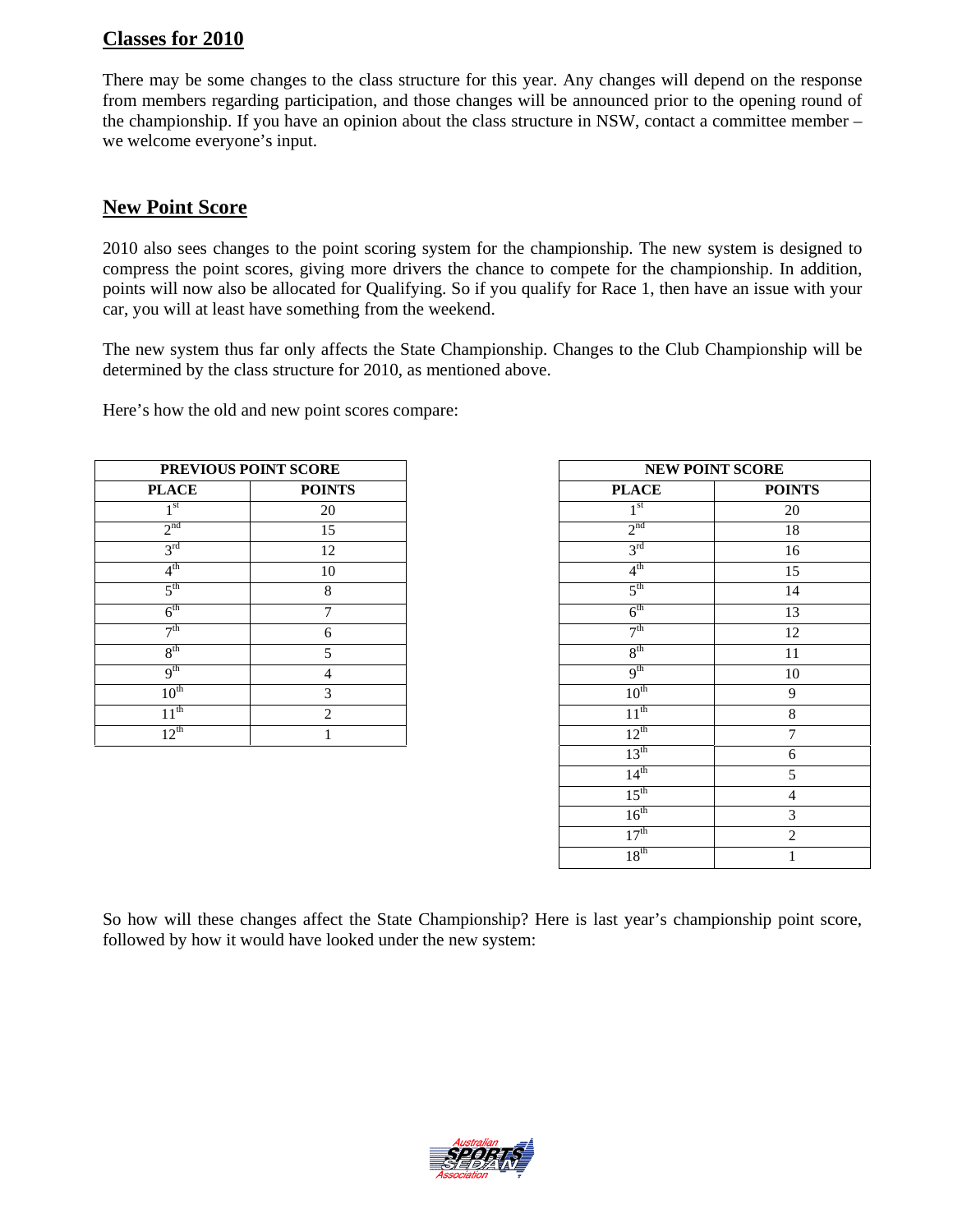|          | NSW Sports Sedan State Championship 2009 |                      |                 |         |                        |                 |         |                     |       |
|----------|------------------------------------------|----------------------|-----------------|---------|------------------------|-----------------|---------|---------------------|-------|
|          |                                          |                      | EC.             |         | Wakefield Oran Park EC |                 |         | Wakefield Oran Park |       |
| Position | Name                                     | Car                  | Round 1         | Round 2 | Round 3                | Round 4         | Round 5 | Round 6             | Total |
|          | Chris Jackson                            | Holden Calibra Chev  | 35 <sub>1</sub> | 55      | 47                     | 60              | 60      | 55                  | 312   |
|          | 2 Anthony Macready                       | Nissan 300 ZX Chev   | 43              | 50      | 55                     | 42              | 45      | 32                  | 267   |
|          | 3 Jeff Brown                             | Commodore Chev       | 23              | 28      | 28                     | 34              | n       | 28                  | 141   |
|          | 4 Simon Copping                          | Commodore            | 13              | 25      | 28                     | 28              | 24      | 10                  | 128   |
|          | 5 Geoff Whittaker                        | Commodore chev       | 39              | 24      | 27                     | 15 <sub>1</sub> | 0       | 0                   | 105   |
|          | 7 Sean Sullivan                          | <b>Bluebird Chev</b> |                 |         | $\Omega$               | 15 <sub>1</sub> | 32      | 12                  | 59    |
|          | 6 Jo Said                                | <b>Fiat 124</b>      | 27              | 27      | n                      |                 |         | З                   | 57    |
|          | 8 Scott Butler                           | Chev Camaro          | 20              | n       | 0                      | ۵               | ۵       | 35                  | 55    |
|          | 9 Dave Loftus                            | GTR                  | 10              |         | $\overline{0}$         | ۵               | 0       | 35                  | 45    |
|          | 10 Kerry millar                          | Ffalcon              | 0               |         | 22                     | Ū.              | 0       | 11                  | 33    |
|          | 11 Alan Riches                           | Corolla              | 9               |         | 20                     | 0.              | 0       | 0                   | 29    |
|          | 12 Gary stevens                          | RX7                  |                 |         | $\mathbf{0}$           | Ũ.              | 0       | 21                  | 21    |
|          | 13 Nick Smith                            | <b>Fiat 124</b>      |                 |         | 0                      | 0               | 0       | 16                  | 16    |
|          | 14 Denis Nolan                           | Commodore Chev       | 16.             |         | $\overline{0}$         | 0,              | O       | 0                   | 16    |
|          | 15 Andrew Liethhead                      | Alfa                 | ٥               |         | $\Omega$               | 0               | 0       | 11                  | 11    |

|          | NSW Sports Sedan State Championship 2009 |                      |       |          |                        |                 |         |                     |      |
|----------|------------------------------------------|----------------------|-------|----------|------------------------|-----------------|---------|---------------------|------|
|          |                                          |                      | EC    |          | Wakefield Oran Park EC |                 |         | Wakefield Oran Park |      |
| Position | Name                                     | Car                  | Round | Round 2  | Round 3                | Round 4         | Round 5 | Round 6             | otal |
|          | 1 Chris Jackson                          | Holden Calibra Chev  | 58    | 78       | 72                     | 78              | 78      | 76                  | 440  |
|          | 2 Anthony Macready                       | Nissan 300 ZX Chev   | 70    | 74       | 78                     | 72              | 74      | 52                  | 420  |
|          | 3 Jeff Brown                             | Commodore Chev       | 53    | 59       | 59                     | 62              | 0       | 58                  | 291  |
|          | 3 Simon Copping                          | Commodore            | 37    | 55       | 59                     | 58              | 48      | 34                  | 291  |
|          | 5 Geoff Whittaker                        | Commodore chev       | 65    | 48       | 50                     | 34              | 15      | 0                   | 212  |
|          | 6 Sean Sullivan                          | <b>Bluebird Chev</b> |       |          |                        | 40              | 61      | 37                  | 146  |
|          | 7 Jo Said                                | <b>Fiat 124</b>      | 54    | 57       |                        |                 |         | 21                  | 132  |
|          | 8 Scott Butler                           | Chev Camaro          | 36    |          |                        |                 | 0       | 68                  | 104  |
|          | 9 Dave Loftus                            | <b>GTR</b>           | 29    |          |                        |                 | 0       | 63                  | 92   |
|          | 10 Alan Riches                           | Corolla              | 28    |          | 49                     | 12 <sub>1</sub> |         | 0                   | 89   |
|          | 11 Kerry millar                          | Ffalcon              |       |          | 53                     |                 |         | 34                  | 87   |
|          | 12 Gary stevens                          | RX7                  | 10    |          |                        |                 | 0       | 49                  | 59   |
|          | 13 Bill Martin                           | Commodore            |       | 0        | $\Omega$               | $\mathbf{0}$    | 42      | 0                   | 42   |
|          | 14 Nick Smith                            | <b>Fiat 124</b>      |       |          |                        |                 |         | 38                  | 38   |
|          | 15 Denis Nolan                           | Commodore Chev       | 36    |          |                        |                 | 0       | 0                   | 36   |
|          | 16 Andrew Liethhead                      | Alfa                 |       |          |                        |                 | 0       | 32                  | 32   |
|          | 17 Glenn Pro                             | Escort               | n     | $\theta$ | $\mathbf{0}$           | 01              | 0       | 18                  | 18   |



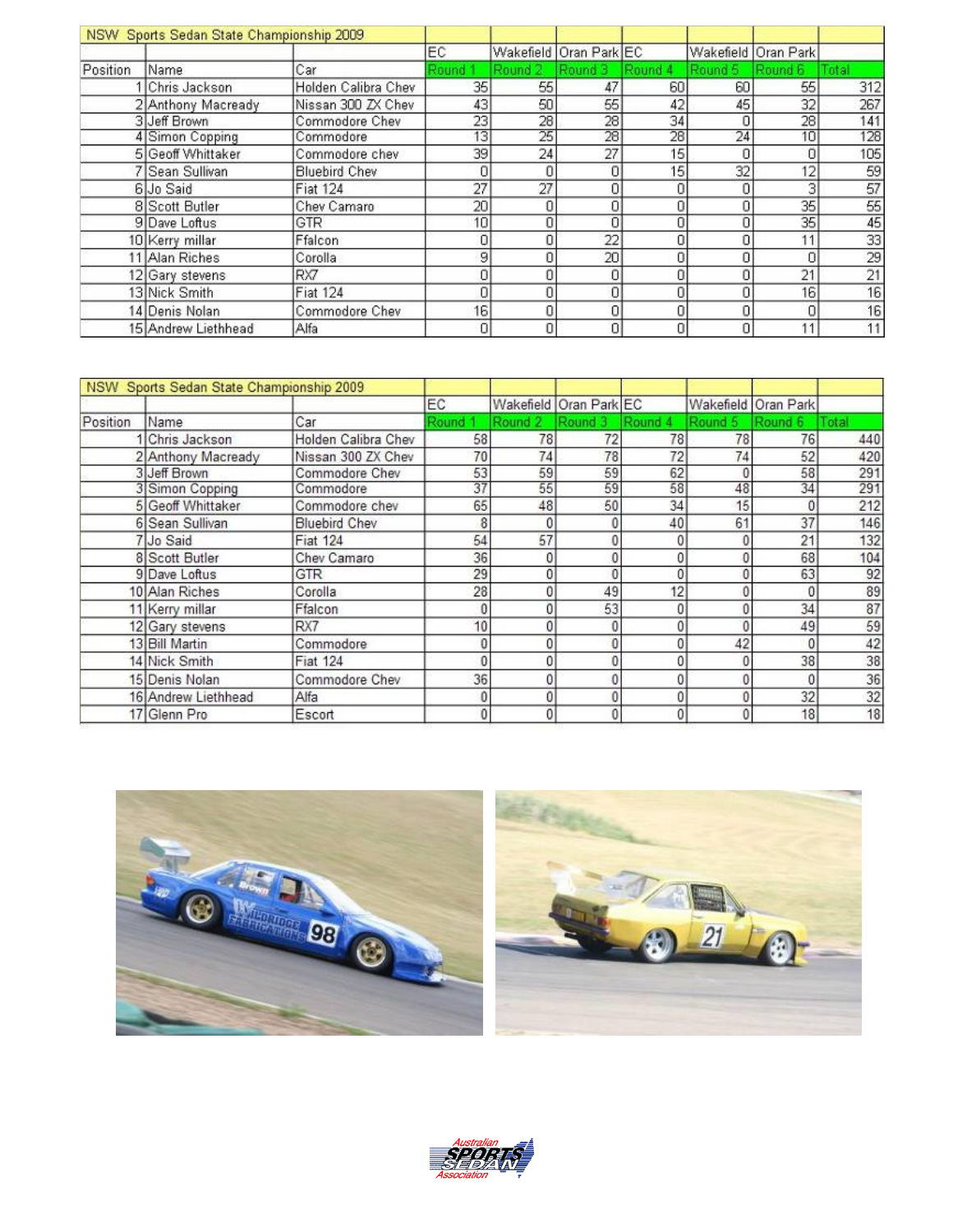## **Have Your Event Entry Fees Paid For**

For 2010 a new "lottery" will be included for each round. All members who enter an event will automatically go into the draw, with one member from each round having their entry fees for the next round paid for by the ASSA, thanks to the generosity of the businesses that have come on board this year as Round Sponsors.

Once you have been drawn out at one event, your name gets removed from future draws, so everyone who enters an event gets the chance to win. How easy is that?



## **Round Sponsorship**

A number of businesses have already signed up to lend financial support to the ASSA and the championship this year. The committee would like to thank the following businesses:

- CSJ Engineering
- AGM Engineering
- Bavariacars
- Ausfab
- Koen Photo

If you own a business or have the influence to persuade a business to buy Round Sponsorship, the committee would like to hear from you. Round Sponsorship costs \$500, with business stickers placed on all cars at every round of the championship.

# **Oran Park DVD**

For those who competed at the last State Championship round at Oran Park in October, your DVD of the weekend is nearing completion and will be distributed soon. A good deal of footage was obtained from a combination of mobile, static and on-board cameras, with Martin Koen currently working through the unenviable task of editing some 20 hours of footage to create a 1-hour DVD package.

The committee viewed some of the results of Martin's work recently, and the DVD will be worth the wait.

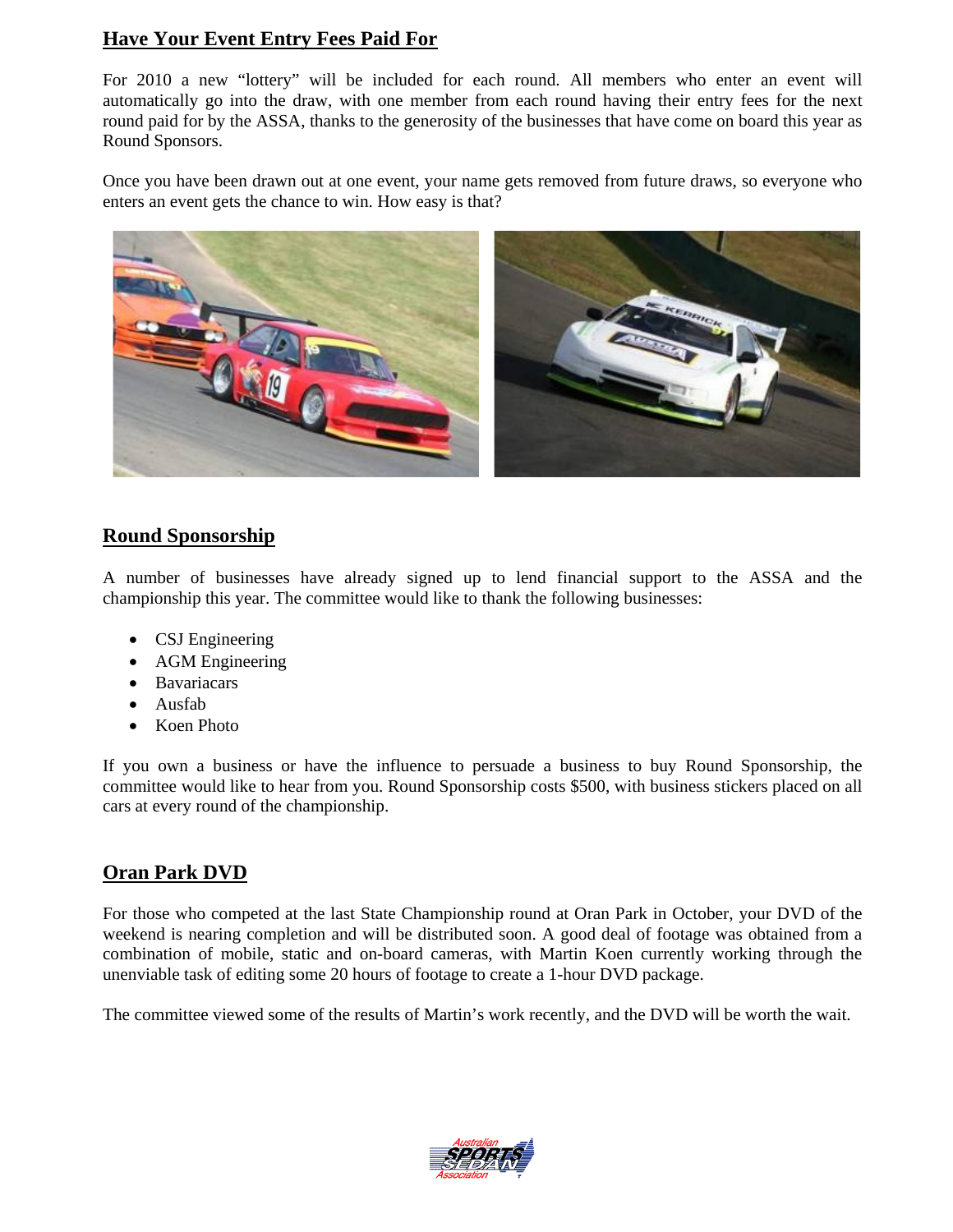## **Safety Equipment**

Don't forget to check the expiry dates on your fire extinguisher and safety harness before your first event this year. With an increasing emphasis placed on safety by CAMS, you don't want to miss out on an event because your equipment is out of date.

CAMS have also introduced new safety standards for driver's apparel. For the most part the apparel you already have should be sufficient to meet the new standards, however you should confirm that *all* of your apparel complies with the updated Schedule D of the CAMS Manual. There is also a moratorium on some aspects of the changes. For details on the moratorium and the new standards, you can access Schedule D at:

www.cams.com.au/Media/News/2009/~/media/E06D22FE8F154A8BA4B6C9C0938F1143.ashx



## **Wyong Automotive Racing Precinct**

In 2009 the ASSA and a number of other interested organisations made submissions to Wyong Shire Council in relation to a proposed motor sport complex in the Central Coast area. The following email extract is the latest information from the Shire Council in relation to the complex:

Hello,

As advised in my email dated 20 November 2009, a report on the WARP project was considered by the constant of the considered by the considered by the considered by  $\mathsf{b}\mathsf{y}$ 

Council on 25 November 2009. At this meeting, Council resolved as follows:

1 That Council approach Lower Hunter Local Councils and Gosford City Council to investigate potential sites within these local government areas for an Automotive Racing Precinct.

2 That if the investigations referred to in No 1 above result in a suitable site being identified, Council make available information relating to the research undertaken by staff on this matter.

3 That Council advise those parties that have responded to the questionnaire, provided letters

of support or objection of the decision.

4 That with the exception of fulfilling the above recommendations, no further staff resource be

utilised in further investigating this project.

FOR: Councillors Best, Eaton, Graham, Matthews, McBride, Vincent, Webster and Wynn

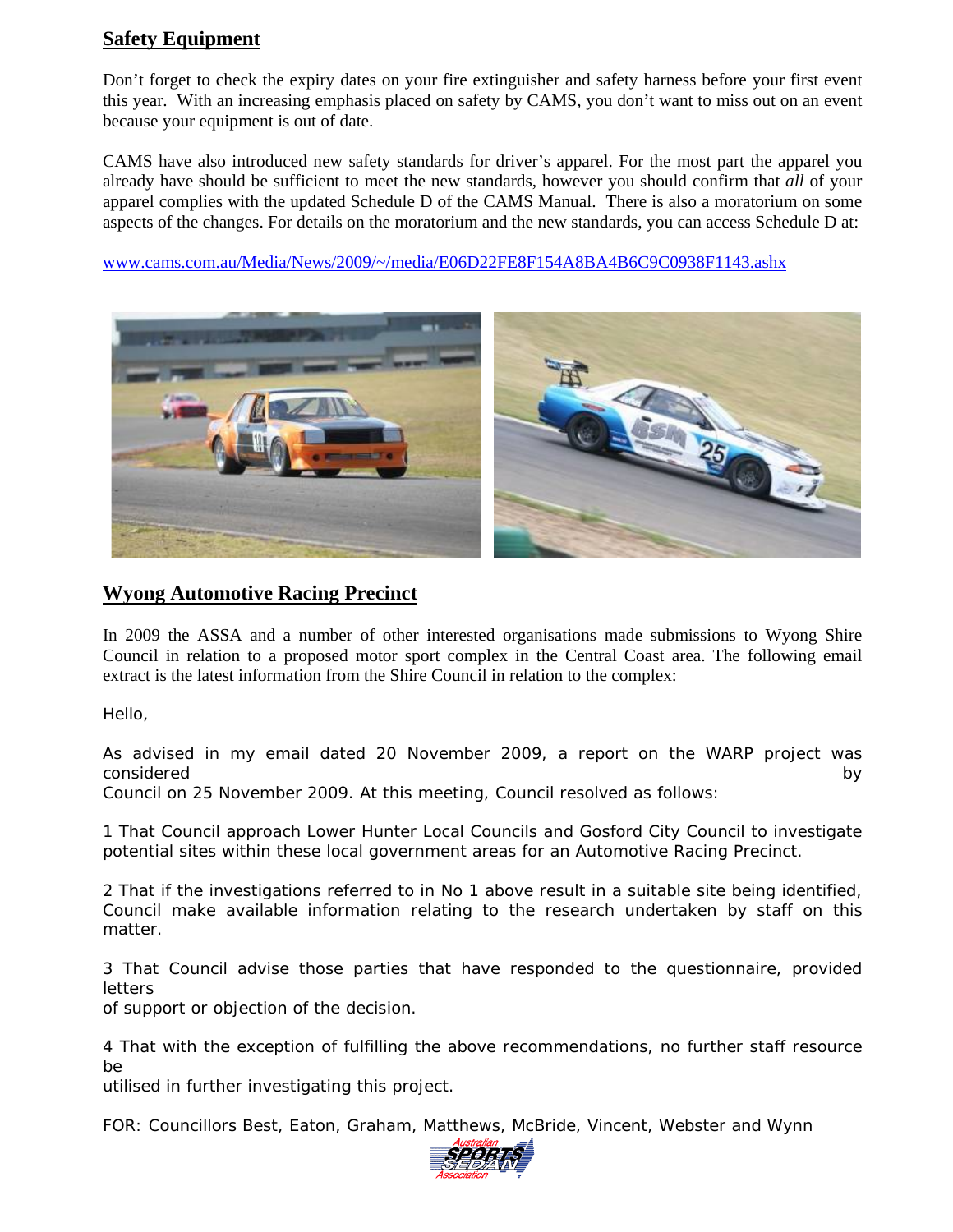Council will now be approaching the aforementioned Council areas to investigate potential sites for the state of the state of the state of the state of the state of the state of the state of the state of the state of the state of the state of the state of the state of the state of the state of the state of the

an Automotive Racing Precinct within these areas. Whilst the outcome of site investigations within Wyong Shire Council areas is undoubtedly disappointing to all involved, your interest and assistance in this project has been greatly appreciated.

Kind regards,

Kathryn Heintz Strategic Planner Land Use Planning Wyong Shire Council

# **The Final Word**

*For each newsletter a member will be asked to contribute a short article, on a subject matter of their choice. The article will be published as the final word, to cap off each newsletter. To commence for 2010, we welcome:* 

#### **Chris Jackson, 2009 NSW State Sports Sedan Champion**

#### **HANS DEVICES. DO WE NEED THEM AT STATE LEVEL?**

Everybody involved with motorsport knows basically what HANS devices are, however at most levels of motorsport in Australia, their use is optional and only a small number of competitors in each category use them.

While everybody associates head and neck restraint with the original HANS device with the 2 helmet tethers, it is now only one of around half a dozen similar devices on the market, all of which are designed to control and limit head and neck movement, acceleration and deceleration, when involved in a high G-force accident.

I purchased one of the variants on the market, called a Leatt brace, about 2 years ago, so I thought I would write a small article explaining what the device is and how it works, as I have been unfortunate enough to give it a good test on several occasions since owning it. If you have been considering the purchase of one of these devices, or have simply wondered if they're worth all the trouble, then do your homework before outlaying any money. Investigate all the alternatives, and perhaps use this article as part of that process.

I initially looked at the purchase of a HANS device several years ago after it became mandatory in F1, V8 Supercars and NASCAR, and more and more high profile drivers were seen wearing them. I figured that they either worked, or someone was making a fortune on a new fashion accessory. After trying the original HANS device with the helmet tethers, I was put off the idea by the restriction of not being able to turn your head much, as soon as the tethers tensioned.

About 2 years ago I saw some advertising of the newly designed Leatt Brace, a HANS variant that does not use helmet tethers and allows full movement and turning of your head. Gary's Tyres were distributing them and Gary lent me one to try out at a Wakefield state round. I ended up sharing it over the weekend with Steven Shiels, and by the end of the meeting we had both bought our own ones.

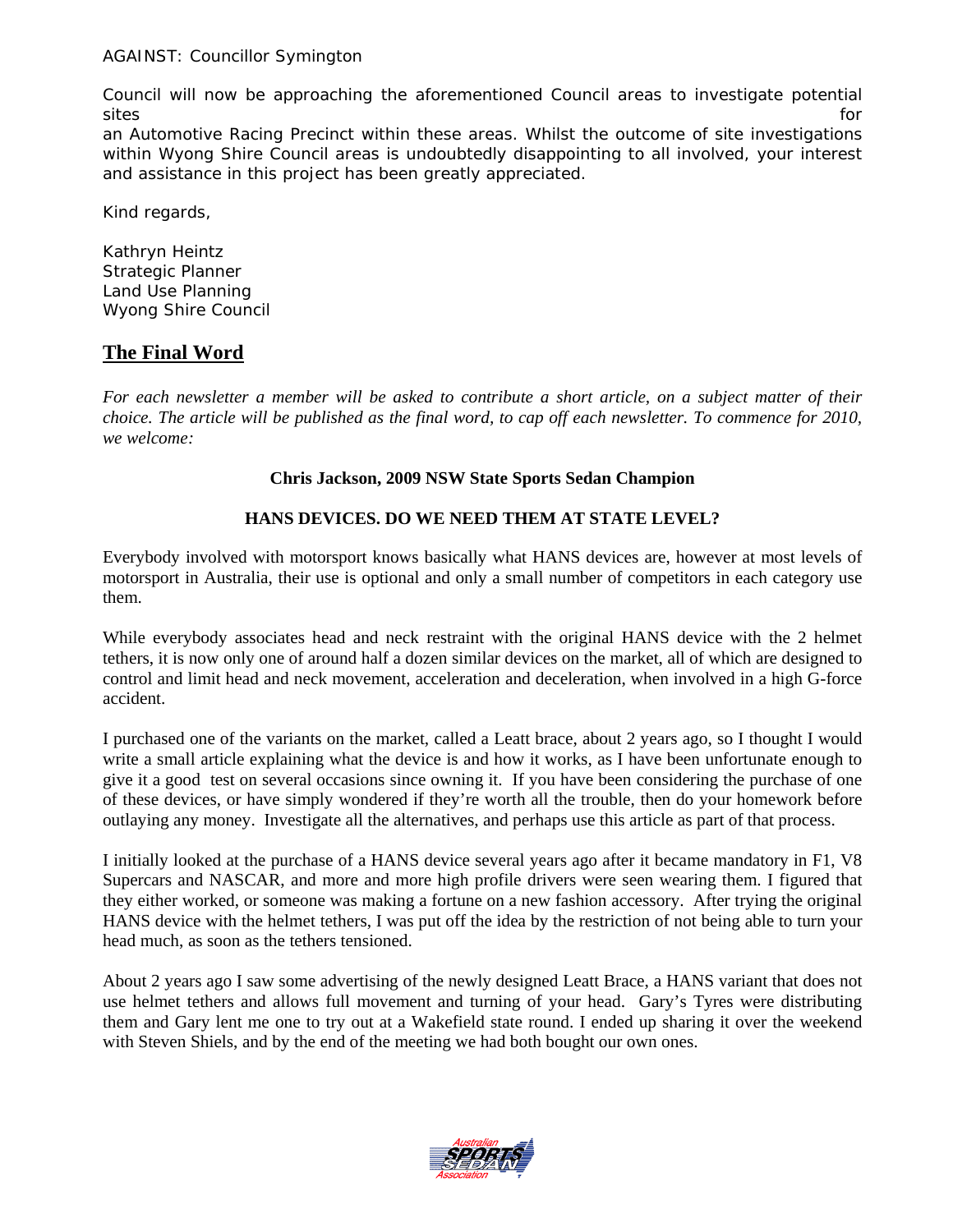

HANS Device LEATT Brace

The Leatt brace differs from the HANS as it does not use tethers connected to your helmet. It instead has a circular collar made from carbon fiber, reinforced plastic and padding, that surrounds your helmet, and when adjusted correctly sits just below the rim of your helmet. The ring is connected to a chest, shoulder and back plate that surrounds your upper body. Your harness straps go over the shoulder plates of the brace, and when belts are tensioned the entire unit is held securely to your body.

Under normal driving conditions your head is free to turn unrestricted in any direction and some up and down movement until your helmet contacts the collar.

In the event of sudden impact, the inertia violently throws your head and helmet as it tries to continue in the direction that it was travelling, while the harnesses generally pull your body in another direction. Add in a multiple car incident with multiple impacts in different directions, and whiplash thrown in as well and you're going to have anything from a stiff neck to a broken one!!

Wearing the Leatt Brace greatly reduces these effects. As soon as your head moves a small amount in any direction, the rim of your helmet buries into the brace's collar. The padding decelerates your head and restricts its movement and the energy is dissipated through the chest and shoulder plates. As secondary impacts or whiplash come into play the brace continues to work in the same fashion, decelerating your head and limiting its movement in a controlled fashion in any direction that it is thrown.

A secondary and often overlooked benefit is that the shoulder straps of your harness are held in cutouts in the brace, so they also dissipate their energy over your entire upper body. This almost eliminates harness bruising and the soft tissue damage around your neck from side impacts as the harness cuts into your neck.

So all this is fine on a glossy advertising promo sheet, but does it work? I'll conclude this article with some crash testing results that I reluctantly participated in. The two different incidents highlighted to me the benefit of having a device that can react to an impact in any direction, rather than just one direction, as per the original HANS tethers.

In the first incident at an Oran Park National round I ended up getting out of shape in the wet on the main straight after accelerating on a white line. What should have been a glance off the wall was complicated as I picked the pit entrance for this moment of extreme lack of talent. I basically slammed straight into the pit entry Armco at 140kmh and then bounced along the wall and had a second hit for good measure. On the TV coverage I was amazed to see how hard my head I was thrown back and fourth in the two hard impacts and associated whiplash. It was also noticeable how the brace controlled all this and I only realised a few days later that I did not have the slightest harness bruise, sore neck or any other complication from the crash………… Just had to fix the car  $\odot$ 

The second incident was probably the worst I have ever had in motor racing. I drove into Turn 2 at Wakefield Park to head up the hill and this time it was a fellow competitor that got it all wrong. After